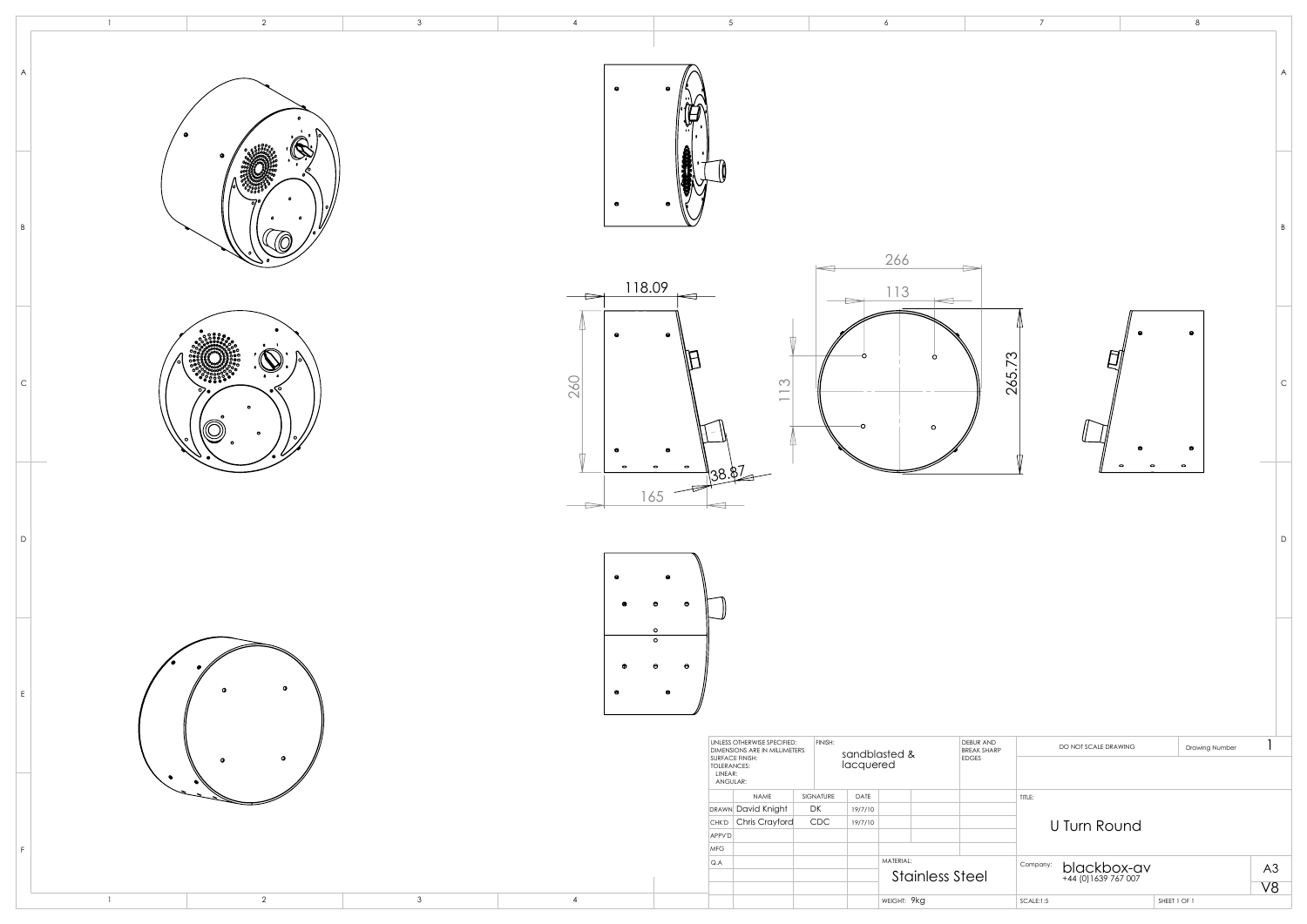

|             | $\overline{7}$ |                                           | 8              |                           |
|-------------|----------------|-------------------------------------------|----------------|---------------------------|
|             |                |                                           |                | $\boldsymbol{\mathsf{A}}$ |
|             |                |                                           |                | $\overline{B}$            |
|             |                |                                           |                | $\mathsf{C}$              |
|             |                |                                           |                | D                         |
| ΝD          |                |                                           |                |                           |
| <b>HARP</b> | TITLE:         | DO NOT SCALE DRAWING<br>U-Turn Round Pole | Drawing Number | UTR-Pole                  |
|             | Company        | blackbox-av<br>+44 (0) 1639 767007        |                | $\mathsf{A}3$<br>V5       |
|             | SCALE:1:10     |                                           | SHEET 1 OF 1   |                           |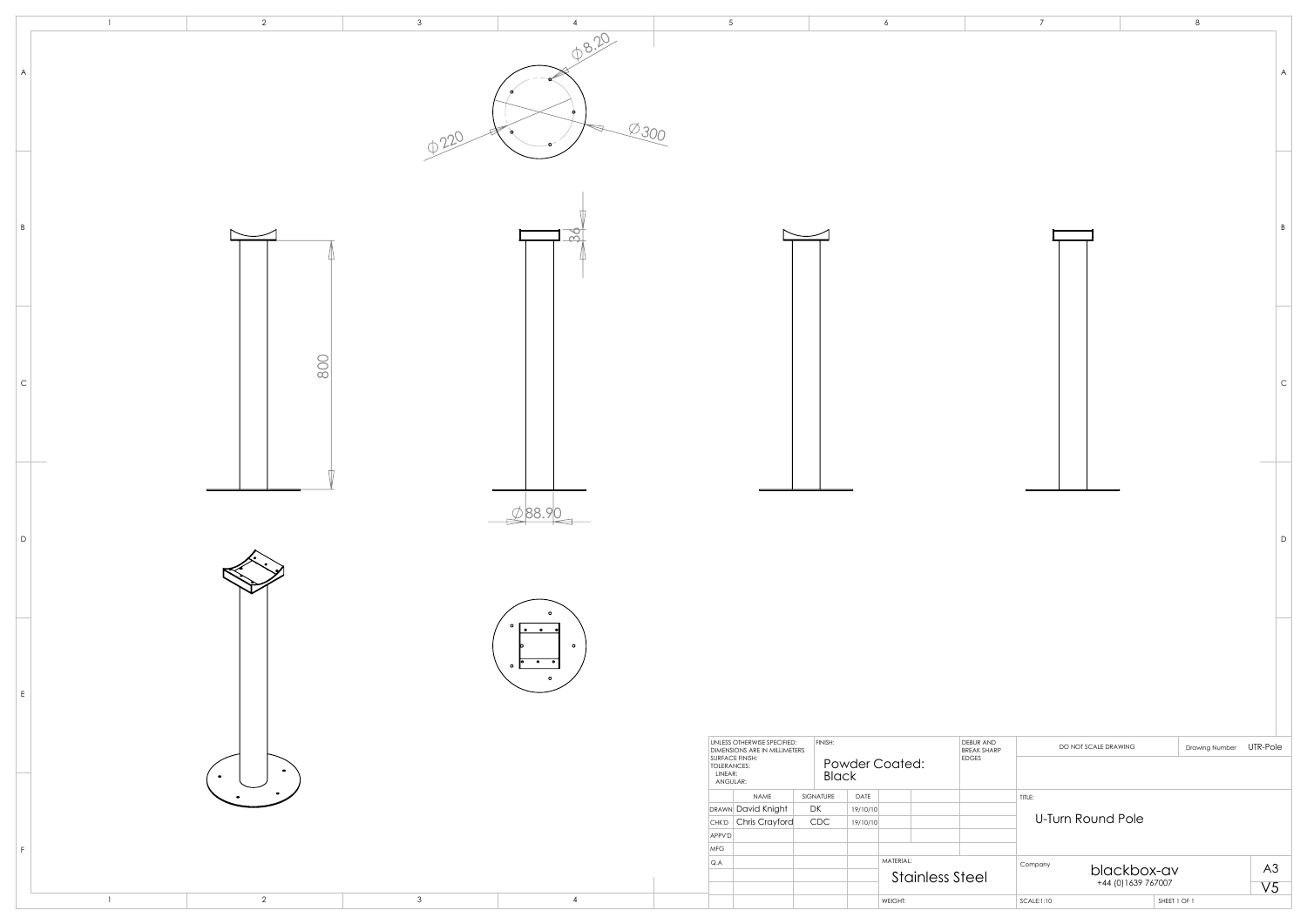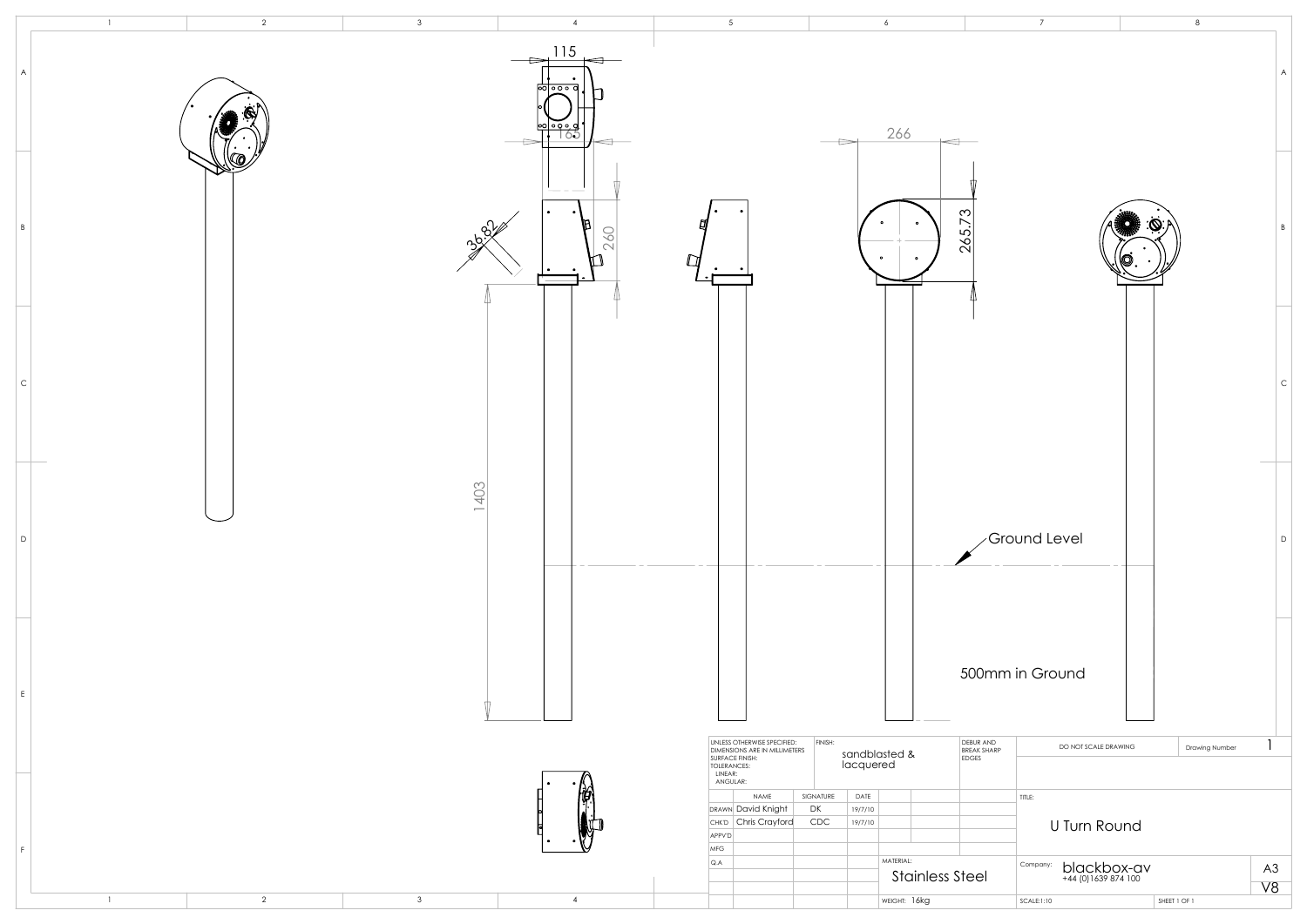|                | $\overline{2}$ | 3            | $\overline{4}$ | 5                                                                                                 | 6                                  |                                   | $\overline{7}$                  |                |
|----------------|----------------|--------------|----------------|---------------------------------------------------------------------------------------------------|------------------------------------|-----------------------------------|---------------------------------|----------------|
|                |                |              |                |                                                                                                   |                                    |                                   |                                 |                |
| A              |                |              |                |                                                                                                   |                                    |                                   |                                 |                |
|                |                |              |                |                                                                                                   |                                    |                                   |                                 |                |
|                |                |              |                |                                                                                                   |                                    |                                   |                                 |                |
|                |                |              |                |                                                                                                   |                                    |                                   |                                 |                |
|                |                |              |                |                                                                                                   |                                    |                                   |                                 |                |
|                |                |              |                |                                                                                                   |                                    |                                   |                                 |                |
| B              |                | $\mathbf o$  |                |                                                                                                   |                                    |                                   |                                 |                |
|                |                |              |                |                                                                                                   |                                    |                                   |                                 |                |
|                |                |              |                |                                                                                                   |                                    |                                   |                                 |                |
|                |                |              |                |                                                                                                   |                                    |                                   |                                 |                |
|                |                |              |                |                                                                                                   |                                    |                                   |                                 |                |
| $\mathsf C$    |                |              |                |                                                                                                   |                                    |                                   |                                 |                |
|                |                |              |                |                                                                                                   |                                    |                                   |                                 |                |
|                |                |              |                |                                                                                                   |                                    |                                   |                                 |                |
|                |                |              |                |                                                                                                   |                                    |                                   |                                 |                |
|                |                |              |                |                                                                                                   |                                    |                                   |                                 |                |
|                |                |              |                |                                                                                                   |                                    |                                   |                                 |                |
| D              |                |              |                |                                                                                                   |                                    |                                   |                                 |                |
|                |                |              |                |                                                                                                   |                                    |                                   |                                 |                |
|                |                |              |                |                                                                                                   |                                    |                                   |                                 |                |
|                |                |              |                |                                                                                                   |                                    |                                   |                                 |                |
|                |                |              |                |                                                                                                   |                                    |                                   |                                 |                |
| E              |                |              |                |                                                                                                   |                                    |                                   |                                 |                |
|                |                |              |                |                                                                                                   |                                    |                                   |                                 |                |
|                |                | $\bullet$    |                | UNLESS OTHERWISE SPECIFIED:                                                                       | FINISH:                            | DEBUR AND<br>BREAK SHARP<br>EDGES | DO NOT SCALE DRAWING            | $\overline{D}$ |
|                | $\bullet$      |              |                | DIMENSIONS ARE IN MILLIMETERS<br>SURFACE FINISH:<br>TOLERANCES:<br>LINEAR:<br>LINEAR:<br>ANGULAR: | Powder coated pole                 |                                   | www.blackboxav.co.uk            |                |
|                |                | $\bullet$    |                | NAME                                                                                              | SIGNATURE<br>DATE                  |                                   | $\vert$ title:                  |                |
|                | $\bullet$      |              |                | DRAWN David Knight<br>CHK'D Chris Crayford                                                        | DK<br> 11/1/11 <br>CDC<br> 11/1/11 |                                   | Pole with skirt for DDA<br>sign |                |
| F              |                |              |                | APPV'D<br>MFG                                                                                     | MATERIAL:                          |                                   |                                 |                |
|                |                |              |                | Q.A                                                                                               | Steel                              | Mix of 316 Stainless Steel &      | DWG NO.<br>bbav-utr-skirt       |                |
| $\overline{1}$ | $\overline{2}$ | $\mathbf{3}$ | $\overline{4}$ |                                                                                                   | WEIGHT: Unknown                    |                                   | SCALE:1:20                      | SHEET 1 OF 1   |

|                   | $\overline{7}$            |              | 8                                         |                         |
|-------------------|---------------------------|--------------|-------------------------------------------|-------------------------|
|                   |                           |              |                                           | $\overline{\mathsf{A}}$ |
|                   |                           |              |                                           | $\sf B$                 |
|                   |                           |              |                                           | $\mathsf{C}$            |
|                   |                           |              |                                           | D                       |
|                   |                           |              |                                           |                         |
| ND<br><b>IARP</b> | DO NOT SCALE DRAWING      |              | blackbox-av                               |                         |
|                   | www.blackboxav.co.uk      |              | 01639 767007                              |                         |
|                   | TITLE:                    |              | Pole with skirt for DDA compliant<br>sign |                         |
| &                 | DWG NO.<br>bbav-utr-skirt |              |                                           | A3                      |
|                   | SCALE:1:20                | SHEET 1 OF 1 |                                           | $\overline{V}$          |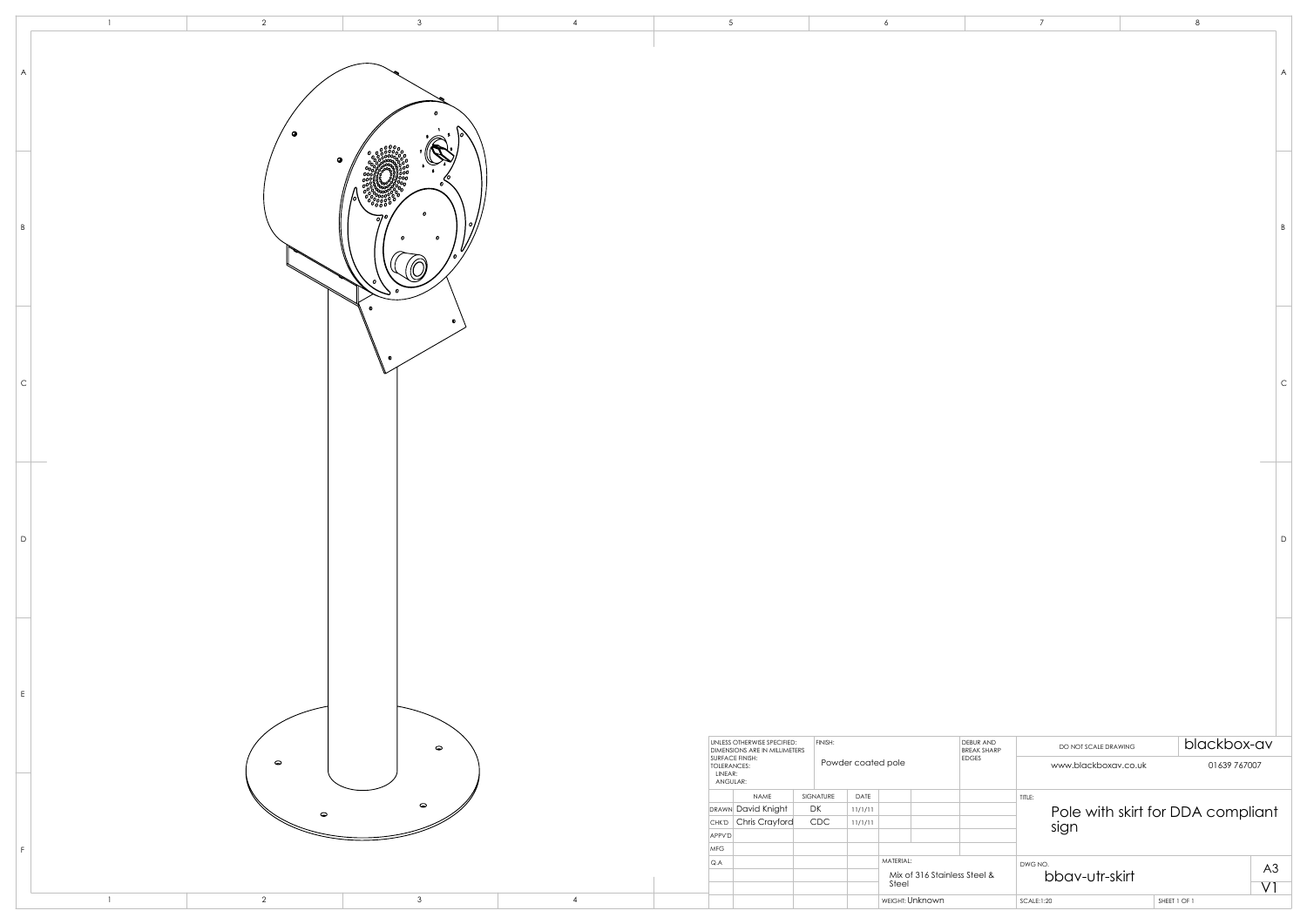